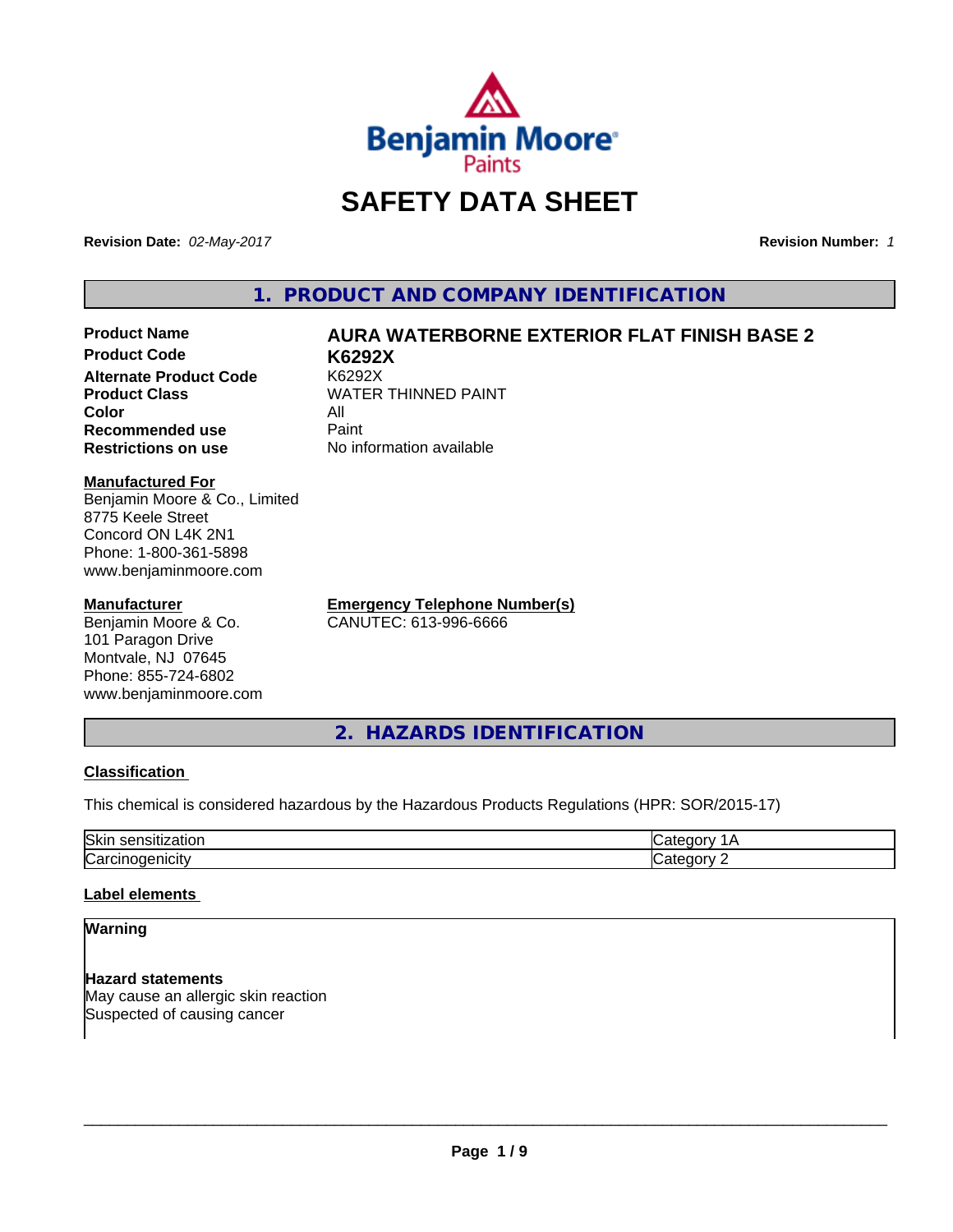# \_\_\_\_\_\_\_\_\_\_\_\_\_\_\_\_\_\_\_\_\_\_\_\_\_\_\_\_\_\_\_\_\_\_\_\_\_\_\_\_\_\_\_\_\_\_\_\_\_\_\_\_\_\_\_\_\_\_\_\_\_\_\_\_\_\_\_\_\_\_\_\_\_\_\_\_\_\_\_\_\_\_\_\_\_\_\_\_\_\_\_\_\_ **K6292X** - **AURA WATERBORNE EXTERIOR FLAT FINISH BASE 2**



**Appearance** liquid **Contract Contract Contract Contract Contract Contract Contract Contract Contract Contract Contract Contract Contract Contract Contract Contract Contract Contract Contract Contract Contract Contract Con** 

# **Precautionary Statements - Prevention**

Obtain special instructions before use Do not handle until all safety precautions have been read and understood Use personal protective equipment as required Avoid breathing dust/fume/mist/vapors/spray Contaminated work clothing should not be allowed out of the workplace Wear protective gloves

## **Precautionary Statements - Response**

If exposed or concerned get medical attention **Skin** If on skin wash with plenty of soap and water If skin irritation or rash occurs get medical attention Wash contaminated clothing before reuse

## **Precautionary Statements - Storage**

Store locked up

## **Precautionary Statements - Disposal**

Dispose of contents/container to an approved waste disposal plant

## **Other information**

No information available

## **Other hazards**

May cause allergic skin reaction

| <b>Chemical Name</b>                                | <b>CAS-No</b> | Weight % (max) |
|-----------------------------------------------------|---------------|----------------|
| Nepheline syenite                                   | 37244-96-5    | $10 - 30%$     |
| Titanium dioxide                                    | 13463-67-7    | $10 - 30%$     |
| Kaolin, calcined                                    | 92704-41-1    | $1 - 5%$       |
| Barium sulfate                                      | 7727-43-7     | $1 - 5%$       |
| Diatomaceous earth                                  | 61790-53-2    | $1 - 5%$       |
| Zinc oxide                                          | 1314-13-2     | $1 - 5%$       |
| Hexanedioic acid, dihydrazide                       | 1071-93-8     | $0.25 - 0.5%$  |
| Decanedioic acid,                                   | 41556-26-7    | $0.25 - 0.5\%$ |
| bis(1,2,2,6,6-pentamethyl-4-piperidinyl) ester      |               |                |
| Sodium C14-C16 olefin sulfonate                     | 68439-57-6    | $0.1 - 0.25%$  |
| Urea, N-(3,4-dichlorophenyl)-N,N-dimethyl-          | 330-54-1      | $0.1 - 0.25%$  |
| Poly(oxy-1,2-ethanediyl),                           | 104810-48-2   | $0.1 - 0.25%$  |
| .alpha.-[3-[3-(2H-benzotriazol-2-yl)-5-(1,1-dimeth) |               |                |
| ylethyl)-4-hydroxyphenyl]-1-oxopropyl]-.omega.-h    |               |                |
| ydroxy-                                             |               |                |

# **3. COMPOSITION INFORMATION ON COMPONENTS**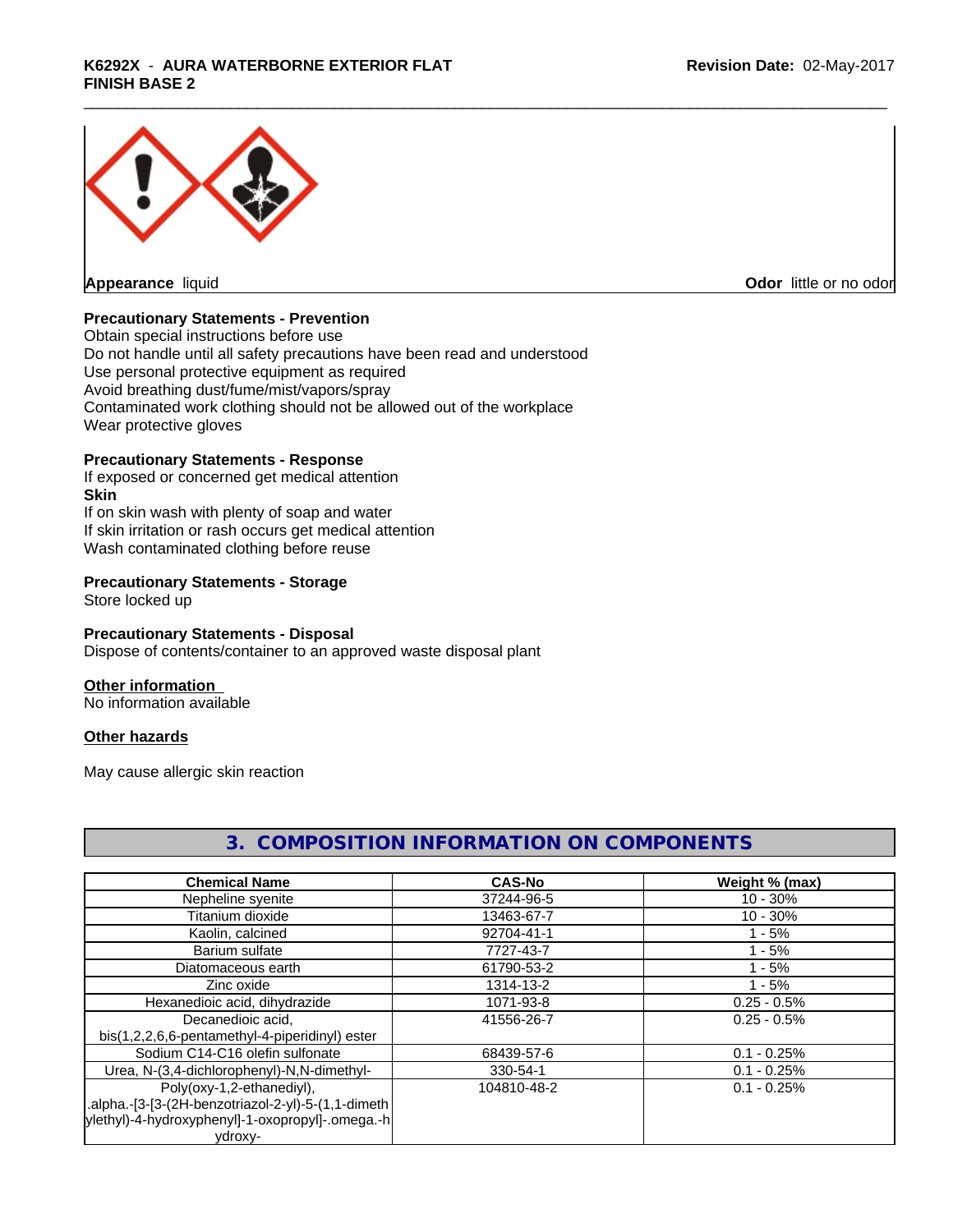| 4. FIRST AID MEASURES                  |                                                                                                                                                                                                                                        |  |  |
|----------------------------------------|----------------------------------------------------------------------------------------------------------------------------------------------------------------------------------------------------------------------------------------|--|--|
| <b>General Advice</b>                  | No hazards which require special first aid measures.                                                                                                                                                                                   |  |  |
| <b>Eye Contact</b>                     | Rinse thoroughly with plenty of water for at least 15<br>minutes and consult a physician.                                                                                                                                              |  |  |
| <b>Skin Contact</b>                    | Wash off immediately with soap and plenty of water while<br>removing all contaminated clothes and shoes. If skin<br>irritation persists, call a physician. Wash clothing before<br>reuse. Destroy contaminated articles such as shoes. |  |  |
| <b>Inhalation</b>                      | Move to fresh air. If symptoms persist, call a physician.                                                                                                                                                                              |  |  |
| Ingestion                              | Clean mouth with water and afterwards drink plenty of<br>water. Consult a physician if necessary.                                                                                                                                      |  |  |
| <b>Most Important Symptoms/Effects</b> | May cause allergic skin reaction.                                                                                                                                                                                                      |  |  |
| <b>Notes To Physician</b>              | Treat symptomatically.                                                                                                                                                                                                                 |  |  |

**5. FIRE-FIGHTING MEASURES**

| <b>Suitable Extinguishing Media</b>                                                                                               | Use extinguishing measures that are appropriate to local<br>circumstances and the surrounding environment.                                   |
|-----------------------------------------------------------------------------------------------------------------------------------|----------------------------------------------------------------------------------------------------------------------------------------------|
| <b>Protective Equipment And Precautions For</b><br><b>Firefighters</b>                                                            | As in any fire, wear self-contained breathing apparatus<br>pressure-demand, MSHA/NIOSH (approved or equivalent)<br>and full protective gear. |
| <b>Specific Hazards Arising From The Chemical</b>                                                                                 | Closed containers may rupture if exposed to fire or<br>extreme heat.                                                                         |
| <b>Sensitivity To Mechanical Impact</b>                                                                                           | No.                                                                                                                                          |
| <b>Sensitivity To Static Discharge</b>                                                                                            | No.                                                                                                                                          |
| <b>Flash Point Data</b><br>Flash Point (°F)<br>Flash Point (°C)<br><b>Flash Point Method</b><br><b>Flammability Limits In Air</b> | Not applicable<br>Not applicable<br>Not applicable                                                                                           |
| <b>Lower Explosion Limit</b><br><b>Upper Explosion Limit</b>                                                                      | Not applicable<br>Not applicable                                                                                                             |
| Flammability: 0<br><b>NFPA</b><br>Health: 1                                                                                       | <b>Instability: 0</b><br><b>Special: Not Applicable</b>                                                                                      |
| <b>NFPA Legend</b><br>0 - Not Hazardous<br>1 - Slightly<br>2 - Moderate                                                           |                                                                                                                                              |

- 3 High
- 4 Severe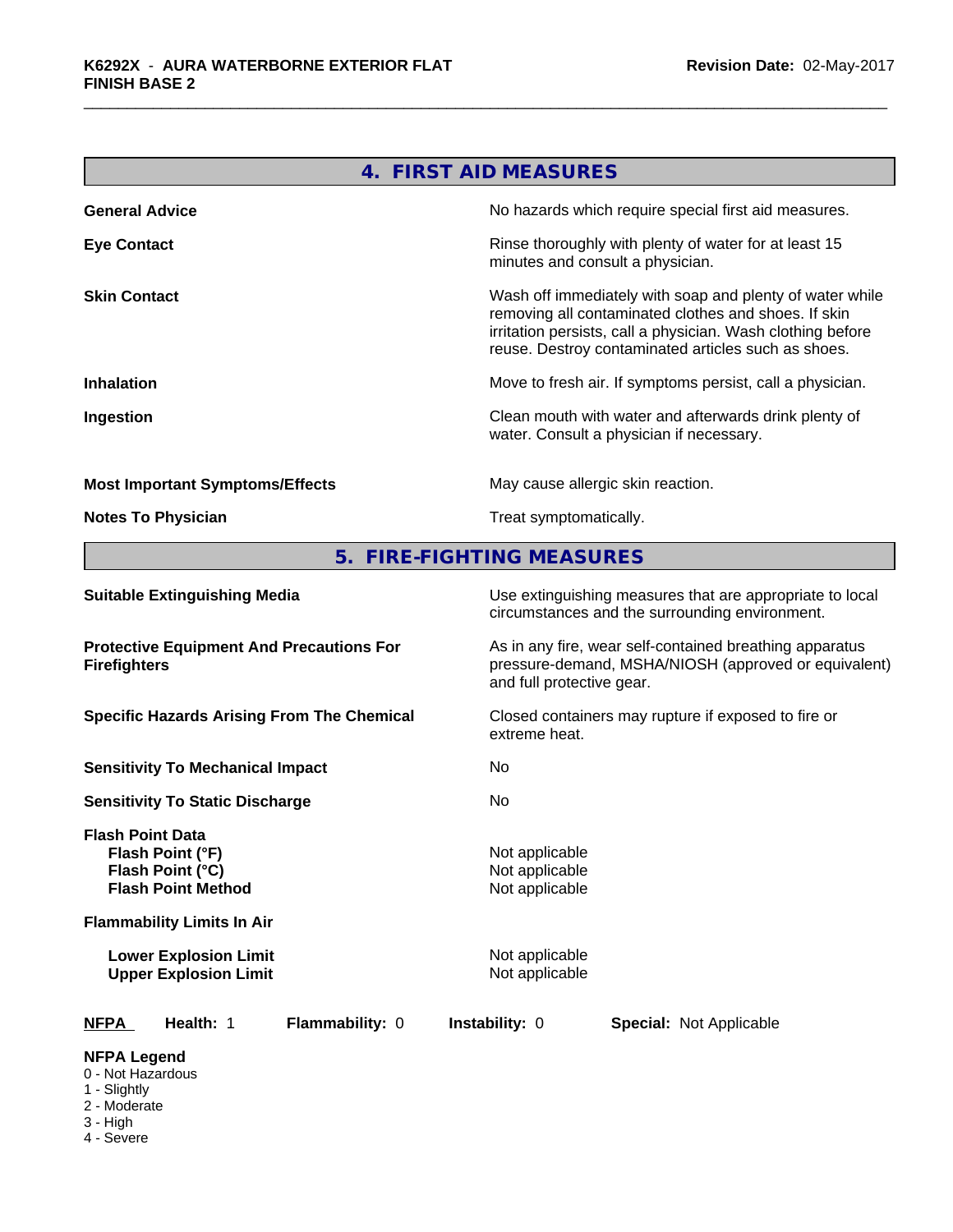*The ratings assigned are only suggested ratings, the contractor/employer has ultimate responsibilities for NFPA ratings where this system is used.*

*Additional information regarding the NFPA rating system is available from the National Fire Protection Agency (NFPA) at www.nfpa.org.*

# **6. ACCIDENTAL RELEASE MEASURES**

**Personal Precautions Precautions** Avoid contact with skin, eyes and clothing. Ensure adequate ventilation.

**Other Information Discription Prevent further leakage or spillage if safe to do so.** 

**Environmental Precautions** See Section 12 for additional Ecological Information.

**Methods For Clean-Up** Soak up with inert absorbent material. Sweep up and shovel into suitable containers for disposal.

vapors, spray mists or sanding dust. In case of insufficient

ventilation, wear suitable respiratory equipment.

#### **7. HANDLING AND STORAGE**

children.

**Handling Handling Avoid contact with skin, eyes and clothing. Avoid breathing Handling A** 

**Storage Keep container tightly closed.** Keep out of the reach of

**Incompatible Materials** Noinformation available

# **8. EXPOSURE CONTROLS / PERSONAL PROTECTION**

#### **Exposure Limits**

*No exposure limits have been established for this product.*

| <b>Chemical Name</b>                                 | <b>ACGIH</b>                                           | <b>Alberta</b>                                         | <b>British Columbia</b>                                    | <b>Ontario</b>                               | Quebec                                                                   |
|------------------------------------------------------|--------------------------------------------------------|--------------------------------------------------------|------------------------------------------------------------|----------------------------------------------|--------------------------------------------------------------------------|
| Nepheline syenite                                    | N/E                                                    | N/E                                                    | N/E                                                        | 10 mg/m $3$ - TWA                            | N/E                                                                      |
| Titanium dioxide                                     | 10 mg/m $3$ - TWA                                      | 10 mg/m $3$ - TWA                                      | 10 mg/m $3$ - TWA<br>$3$ mg/m $3$ - TWA                    | 10 mg/m $3$ - TWA                            | 10 mg/m $3$ - TWAEV                                                      |
| Barium sulfate                                       | $5 \text{ mg/m}^3$ - TWA                               | 10 mg/m $3$ - TWA                                      | 10 mg/m $3$ - TWA<br>$3$ mg/m $3$ - TWA                    | 10 mg/m $3$ - TWA                            | 10 mg/m $3$ - TWAEV<br>5 mg/m <sup>3</sup> - TWAEV                       |
| Diatomaceous earth                                   | N/E                                                    | N/E                                                    | $4$ mg/m <sup>3</sup> - TWA<br>1.5 mg/m <sup>3</sup> - TWA | N/E                                          | 6 mg/m <sup>3</sup> - TWAEV                                              |
| Zinc oxide                                           | $2 \text{ mg/m}^3$ - TWA<br>$10 \text{ mg/m}^3$ - STEL | $2 \text{ mg/m}^3$ - TWA<br>$10 \text{ mg/m}^3$ - STEL | $2 \text{ mg/m}^3$ - TWA<br>$10 \text{ mg/m}^3$ - STEL     | $2 \text{mq/m}^3$ - TWA<br>10 $mg/m3$ - STEL | 10 mg/m $3$ - TWAEV<br>5 mg/m <sup>3</sup> - TWAEV<br>10 $mq/m^3$ - STEV |
| Urea.<br>$N-(3,4$ -dichlorophenyl)-N,N-di<br>methyl- | 10 mg/m $3$ - TWA                                      | 10 mg/m $3 - TWA$                                      | 10 mg/m $3$ - TWA                                          | 10 mg/m $3$ - TWA                            | 10 mg/m $3$ - TWAEV                                                      |

**Legend**

ACGIH - American Conference of Governmental Industrial Hygienists Alberta - Alberta Occupational Exposure Limits British Columbia - British Columbia Occupational Exposure Limits Ontario - Ontario Occupational Exposure Limits Quebec - Quebec Occupational Exposure Limits N/E - Not established

**Personal Protective Equipment Eye/Face Protection** Safety glasses with side-shields.

**Engineering Measures Ensure** Ensure adequate ventilation, especially in confined areas.

**Skin Protection Protection Protective gloves and impervious clothing. Respiratory Protection In case of insufficient ventilation wear suitable respiratory** equipment.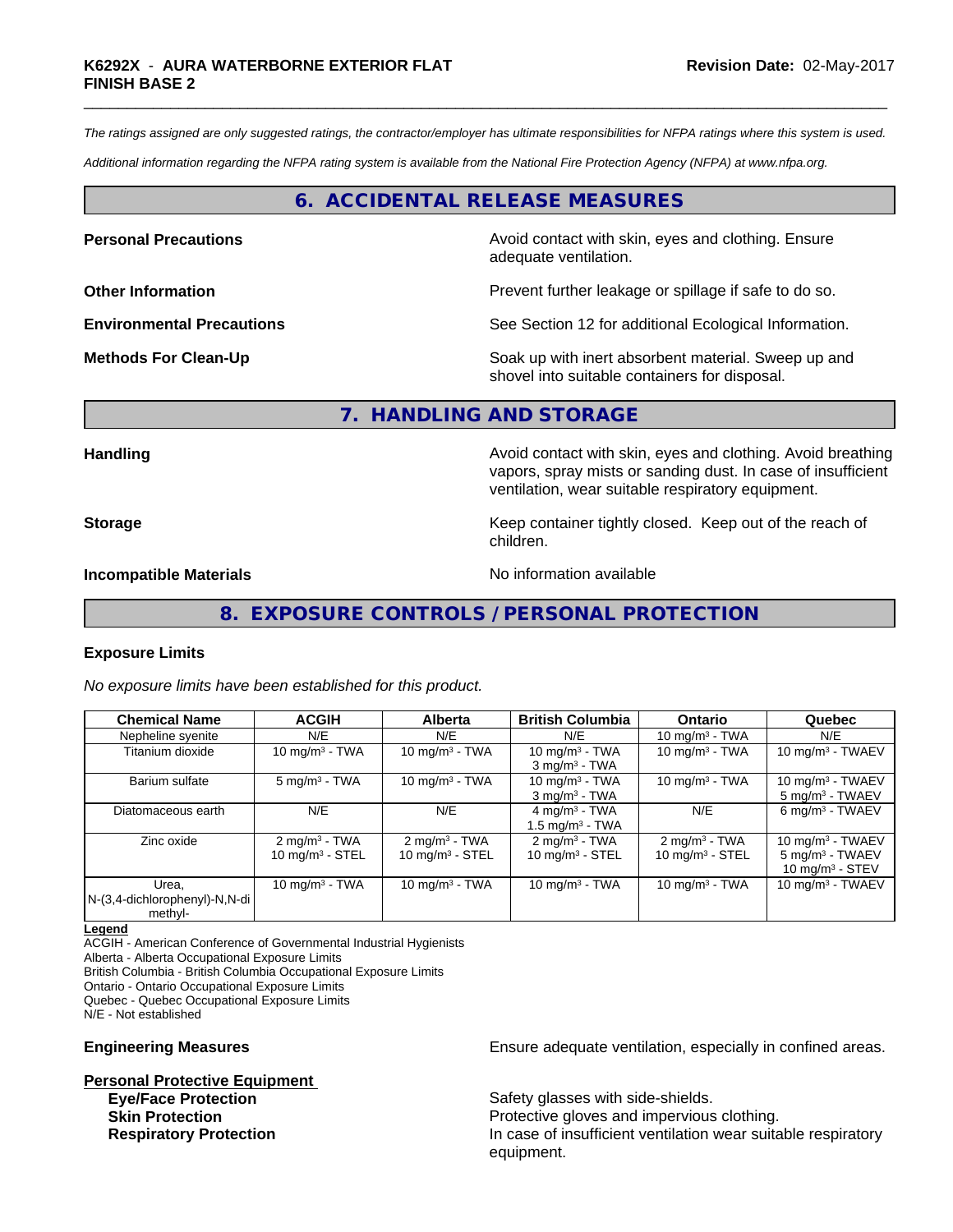**Hygiene Measures Avoid contact with skin, eyes and clothing. Remove and Avoid contact with skin, eyes and clothing. Remove and Avoid contact with skin, eyes and clothing. Remove and** wash contaminated clothing before re-use. Wash thoroughly after handling.

# **9. PHYSICAL AND CHEMICAL PROPERTIES**

Appearance liquid **Odor** little or no odor **Odor Threshold** No information available **Density (Ibs/gal)** 11.8 - 11.9<br> **Specific Gravity** 1.41 - 1.43 **Specific Gravity pH pH**  $\blacksquare$ **Viscosity (cps)** No information available **Solubility No information available No information available Water Solubility No information available No information available Evaporation Rate No information available No information available Vapor Pressure**<br> **Vapor Density**<br> **Vapor Density**<br> **Vapor Density**<br> **Vapor Algebra Algebra Algebra Algebra Algebra Algebra Algebra Algebra Algebra Algebra Algebra Algebra Algebra Algebra Algebra Algebra Algebra Algebra Al Wt. % Solids** 55 - 65<br> **Vol. % Solids** 40 - 50 **Vol. % Solids** 40 - 50 **Wt. % Volatiles** 35 - 45<br> **Vol. % Volatiles** 35 - 45 **Vol. % Volatiles VOC Regulatory Limit (g/L)** < 50 **Boiling Point (°F)** 212 **Boiling Point (°C)** 100 **Freezing Point (°F)** 32 **Freezing Point (°C)** 0 **Flash Point (°F)** Not applicable **Flash Point (°C)**<br> **Flash Point Method**<br> **Flash Point Method**<br> **CO Flash Point Method Flammability (solid, gas)** Not applicable **Upper Explosion Limit**<br> **Lower Explosion Limit**<br> **Lower Explosion Limit Lower Explosion Limit**<br> **Autoignition Temperature (°F)**<br> **Autoignition Temperature (°F)**<br> **Autoignition Temperature (°F) Autoignition Temperature (°F) Autoignition Temperature (°C)** No information available **Decomposition Temperature (°F)** No information available **Decomposition Temperature (°C)** No information available **Partition Coefficient (n-octanol/water)** No information available

**No information available** 

# **10. STABILITY AND REACTIVITY**

| <b>Reactivity</b>                         | Not Applicable                           |
|-------------------------------------------|------------------------------------------|
| <b>Chemical Stability</b>                 | Stable under normal conditions.          |
| <b>Conditions To Avoid</b>                | Prevent from freezing.                   |
| <b>Incompatible Materials</b>             | No materials to be especially mentioned. |
| <b>Hazardous Decomposition Products</b>   | None under normal use.                   |
| <b>Possibility Of Hazardous Reactions</b> | None under normal conditions of use.     |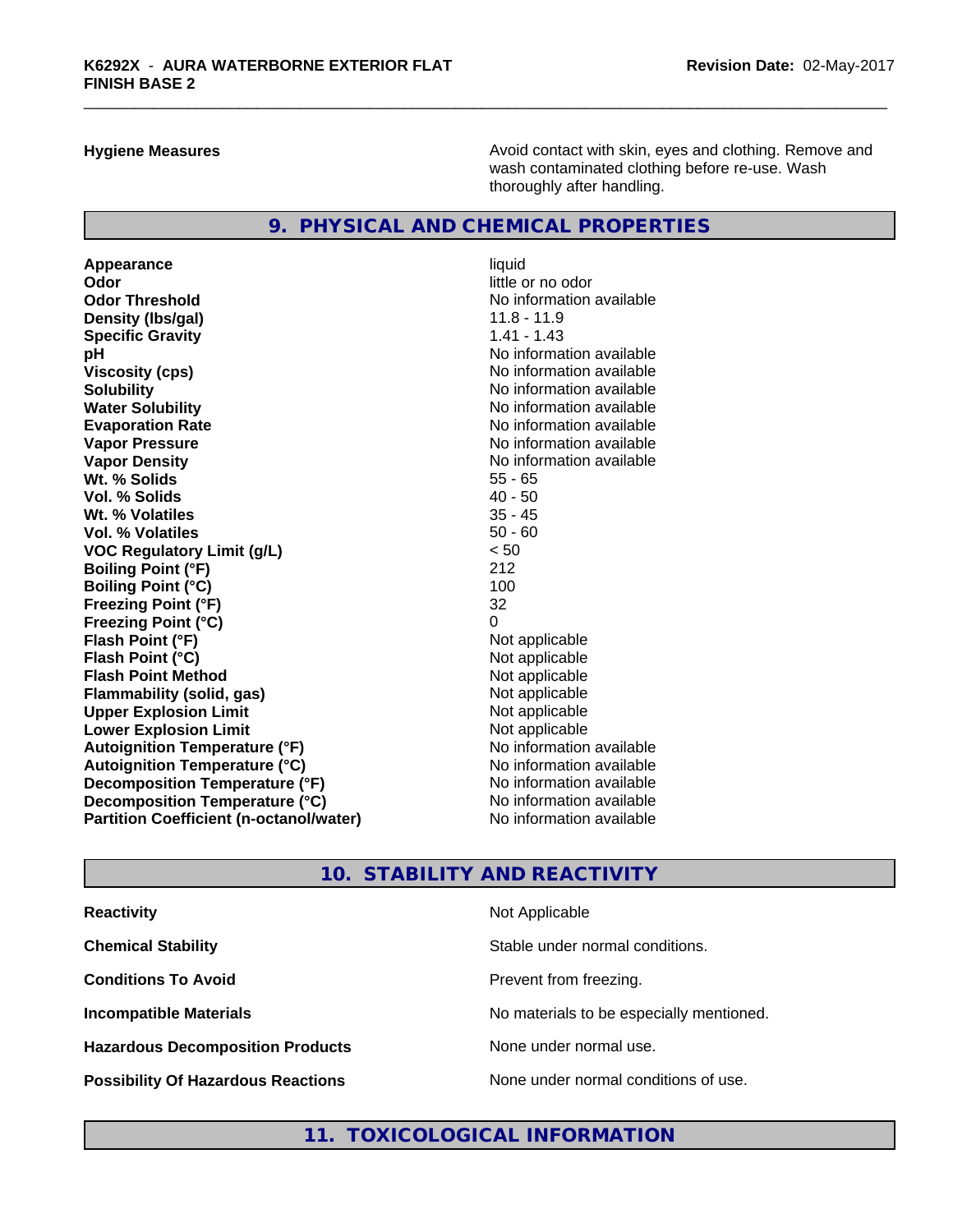| <b>Product Information</b><br>Information on likely routes of exposure                     |                                                                                    |
|--------------------------------------------------------------------------------------------|------------------------------------------------------------------------------------|
| <b>Principal Routes of Exposure</b>                                                        | Eye contact, skin contact and inhalation.                                          |
| <b>Acute Toxicity</b><br><b>Product Information</b>                                        | No information available                                                           |
| Information on toxicological effects                                                       |                                                                                    |
| <b>Symptoms</b>                                                                            | No information available                                                           |
| Delayed and immediate effects as well as chronic effects from short and long-term exposure |                                                                                    |
| Eye contact                                                                                | May cause slight irritation                                                        |
| <b>Skin contact</b>                                                                        | Substance may cause slight skin irritation. Prolonged or                           |
|                                                                                            | repeated contact may dry skin and cause irritation.                                |
| <b>Inhalation</b>                                                                          | May cause irritation of respiratory tract.                                         |
| Ingestion                                                                                  | Ingestion may cause gastrointestinal irritation, nausea,<br>vomiting and diarrhea. |
| Sensitization:                                                                             | May cause an allergic skin reaction.                                               |
| <b>Neurological Effects</b>                                                                | No information available.                                                          |
| <b>Mutagenic Effects</b>                                                                   | No information available.                                                          |
| <b>Reproductive Effects</b>                                                                | No information available.                                                          |
| <b>Developmental Effects</b>                                                               | No information available.                                                          |
| <b>Target Organ Effects</b>                                                                | No information available.                                                          |
| <b>STOT - single exposure</b>                                                              | No information available.                                                          |
| <b>STOT - repeated exposure</b>                                                            | No information available.                                                          |
| Other adverse effects                                                                      | No information available.                                                          |
| <b>Aspiration Hazard</b>                                                                   | No information available.                                                          |
|                                                                                            |                                                                                    |

#### **Numerical measures of toxicity**

#### **The following values are calculated based on chapter 3.1 of the GHS document**

| ATEmix (oral)                 | 10012 mg/kg |
|-------------------------------|-------------|
| ATEmix (inhalation-dust/mist) | 45.4 mg/L   |

#### **Component**

Titanium dioxide LD50 Oral: > 10000 mg/kg (Rat) Kaolin, calcined LD50 Oral: > 5000 mg/kg (Rat) vendor data Barium sulfate LD50 Oral: > 5,000 g/kg (Rat) vendor data Zinc oxide LD50 Oral: 5000 mg/kg (Rat) LC50 Inhalation (Dust):  $> 5700$  mg/m<sup>3</sup> (Rat, 4 hr.) Decanedioic acid, bis(1,2,2,6,6-pentamethyl-4-piperidinyl) ester Sensitization:

May cause sensitization by skin contact

Urea, N-(3,4-dichlorophenyl)-N,N-dimethyl- LD50 Oral: 1017 mg/kg (Rat) LD50 Dermal: > 5000 mg/kg (Rat) Poly(oxy-1,2-ethanediyl), .alpha.-[3-[3-(2H-benzotriazol-2-yl)-5-(1,1-dimethylethyl)-4-hydroxyphenyl]-1-oxopropyl]-.omega.-hydroxy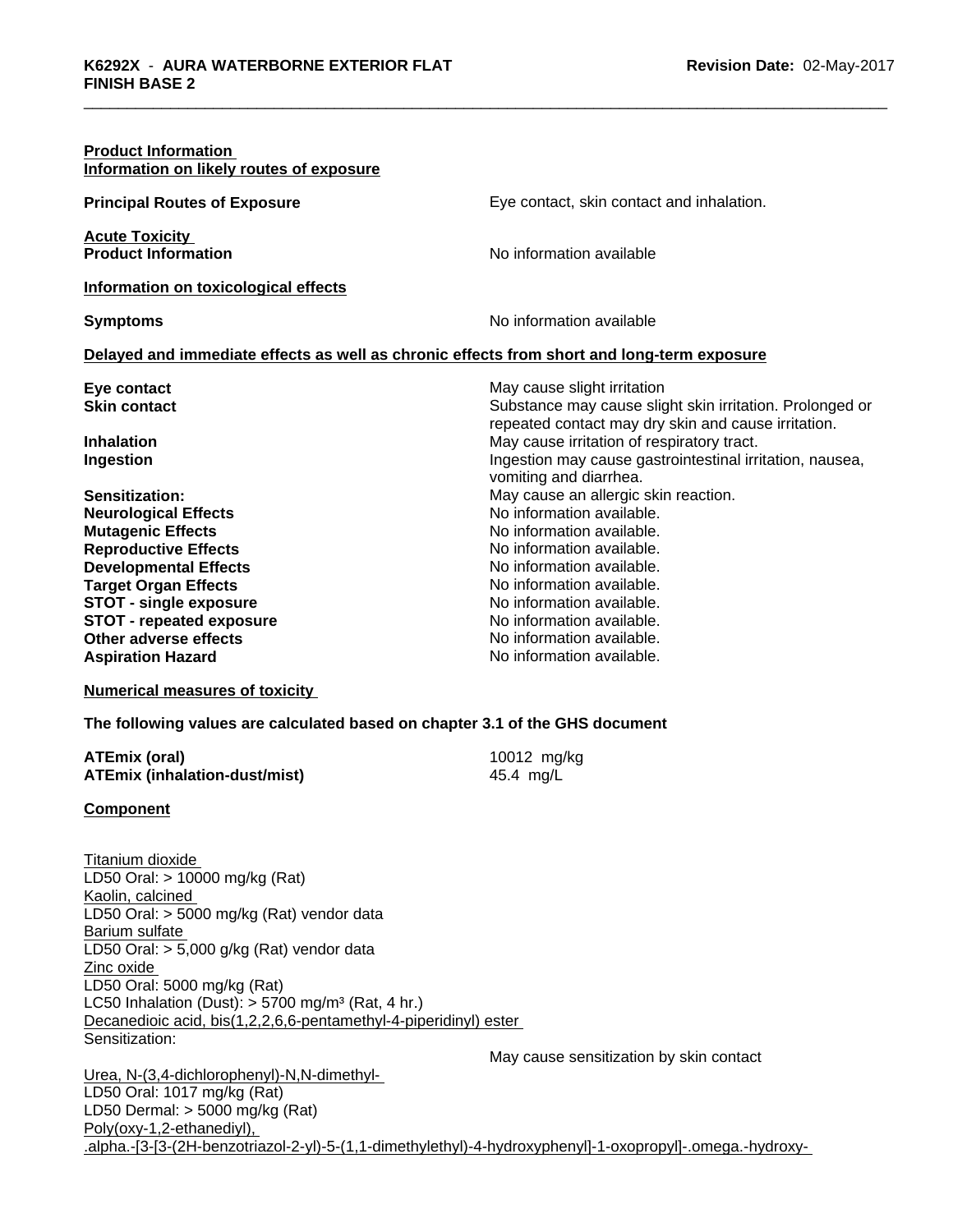Sensitization:

May cause sensitization by skin contact

## **Chronic Toxicity**

## **Carcinogenicity**

*The information below indicateswhether each agency has listed any ingredient as a carcinogen:.*

| <b>Chemical Name</b> | <b>IARC</b>                     | <b>NTP</b> |
|----------------------|---------------------------------|------------|
|                      | 2B<br>Possible Human Carcinogen |            |
| 'Titanium<br>dioxide |                                 |            |

• Although IARC has classified titanium dioxide as possibly carcinogenic to humans (2B), their summary concludes: "No significant exposure to titanium dioxide is thought to occur during the use of products in which titanium dioxide is bound to other materials, such as paint."

#### **Legend**

IARC - International Agency for Research on Cancer NTP - National Toxicity Program OSHA - Occupational Safety & Health Administration

**12. ECOLOGICAL INFORMATION**

# **Ecotoxicity Effects**

The environmental impact of this product has not been fully investigated.

# **Product Information**

## **Acute Toxicity to Fish**

No information available

#### **Acute Toxicity to Aquatic Invertebrates**

No information available

#### **Acute Toxicity to Aquatic Plants**

No information available

## **Persistence / Degradability**

No information available.

## **Bioaccumulation / Accumulation**

No information available.

## **Mobility in Environmental Media**

No information available.

#### **Ozone**

No information available

# **Component**

## **Acute Toxicity to Fish**

Titanium dioxide  $LC50:$  > 1000 mg/L (Fathead Minnow - 96 hr.) Urea, N-(3,4-dichlorophenyl)-N,N-dimethyl- LC50: 3.5 mg/L (Rainbow Trout - 96 hr.)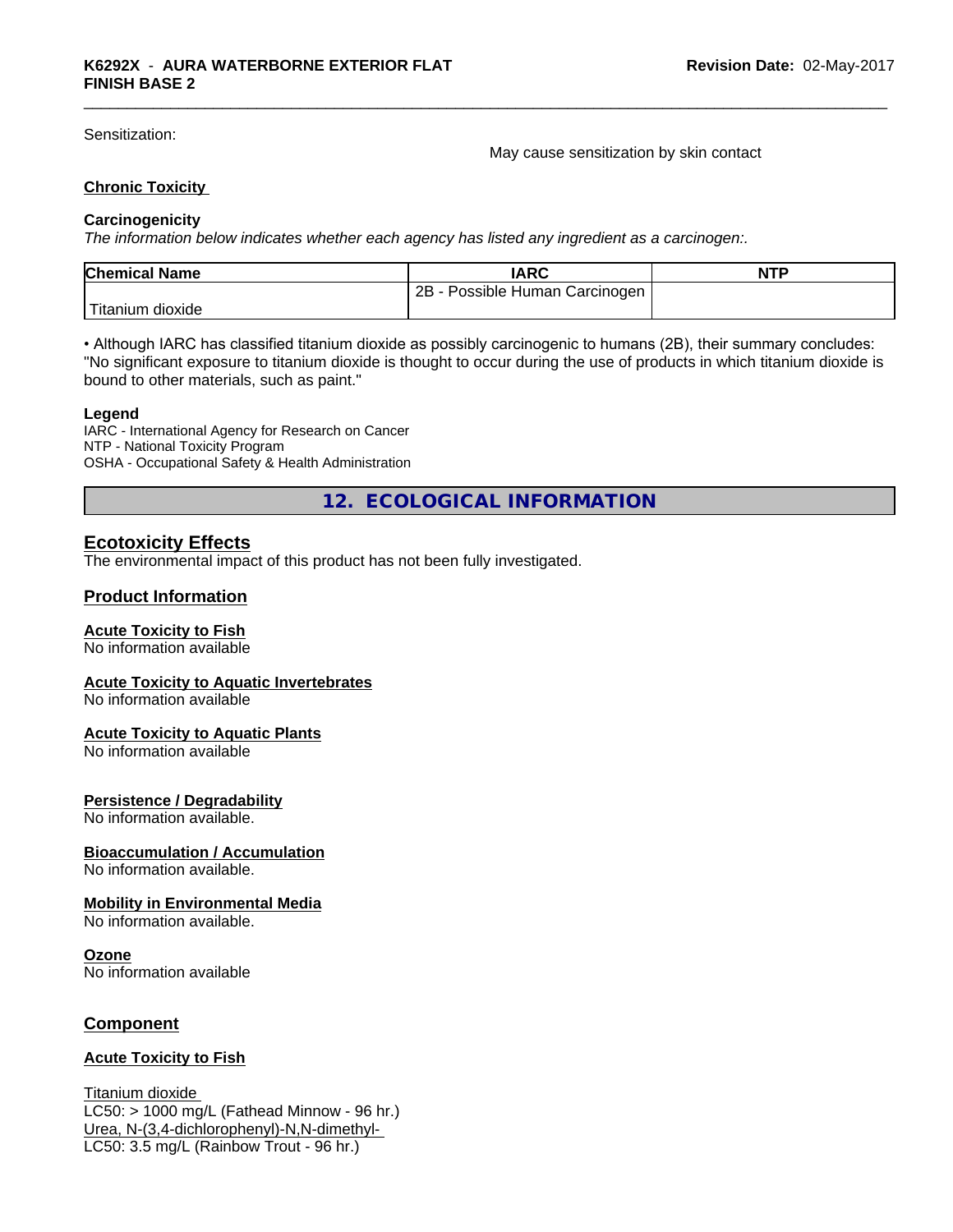#### **Acute Toxicity to Aquatic Invertebrates**

No information available

#### **Acute Toxicity to Aquatic Plants**

No information available

# **13. DISPOSAL CONSIDERATIONS**

**Waste Disposal Method Dispose of in accordance with federal, state, provincial,** and local regulations. Local requirements may vary, consult your sanitation department or state-designated environmental protection agency for more disposal options.

**14. TRANSPORT INFORMATION**

**TDG** Not regulated

**ICAO / IATA** Not regulated

**IMDG / IMO** Not regulated

**15. REGULATORY INFORMATION**

# **International Inventories**

**TSCA: United States** Yes - All components are listed or exempt. **DSL: Canada** No - Not all of the components are listed. One or more component is listed on NDSL.

# **National Pollutant Release Inventory (NPRI)**

## **NPRI Parts 1- 4**

This product contains the following Parts 1-4 NPRI chemicals:

| <b>Chemical Name</b> | <b>CAS-Nc</b>   | Weight % (max) | NPR'<br>$\sim$ Parts $\sim$<br>1 - 4 |
|----------------------|-----------------|----------------|--------------------------------------|
| Zinc oxide           | 314-<br>∵ -دی ، | 5%             | ∟isted<br>.                          |

#### **NPRI Part 5**

This product contains the following NPRI Part 5 Chemicals:

*None*

## **WHMIS Regulatory Status**

This product has been classified in accordance with the hazard criteria of the Hazardous Products Regulations (HPR) and the SDS contains all the information required by the HPR.